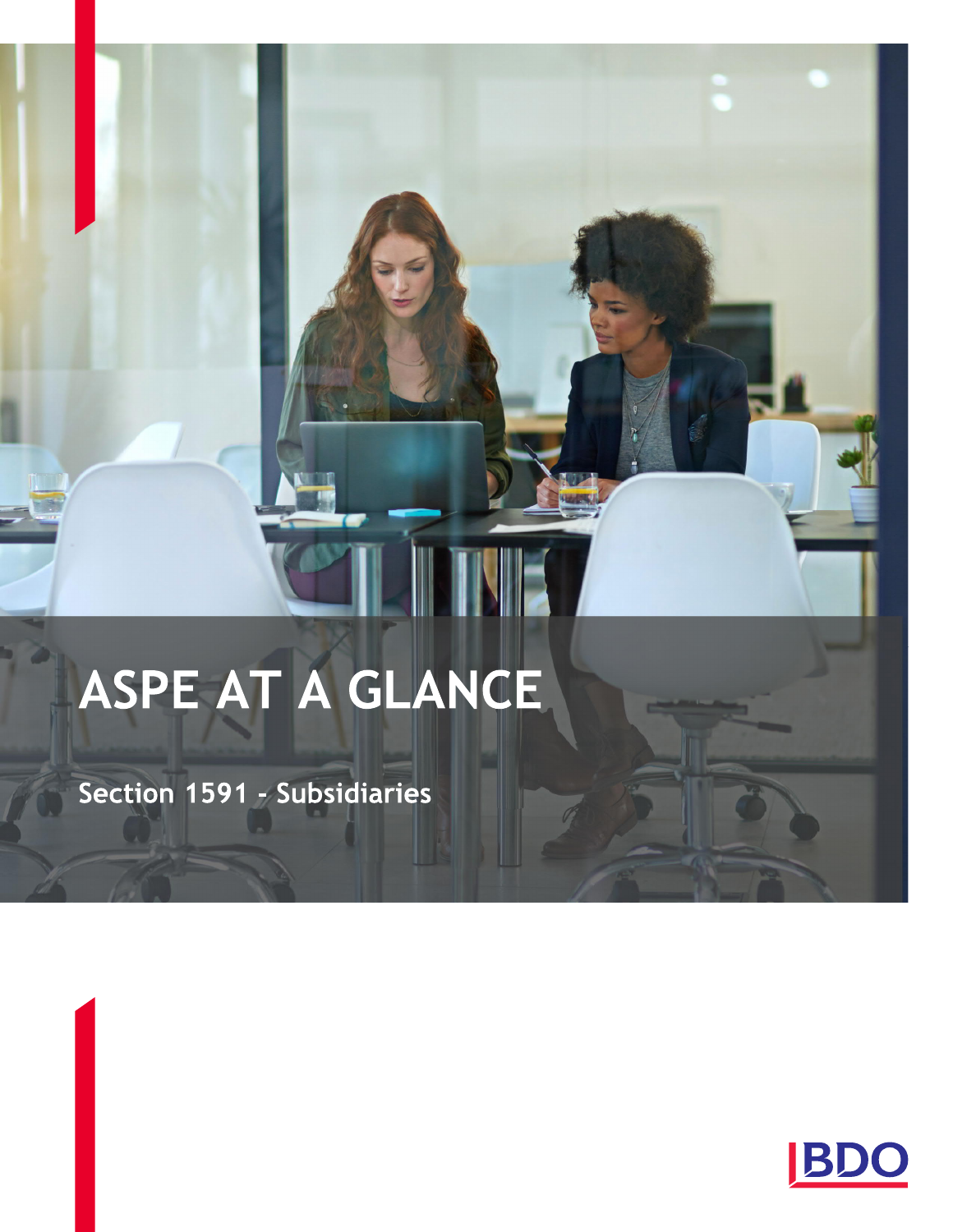## **Section 1591 –** *Subsidiaries*

**Effective Date Fiscal years beginning on or after January 1, 2016<sup>1</sup>**

| <b>SCOPE</b>                                                                                                                                                                                                                                                                                                                                                                                                                                                                                                                                                                              | <b>SUBSIDIARY</b>                                                                                                                                                                                                                                                                                                             |
|-------------------------------------------------------------------------------------------------------------------------------------------------------------------------------------------------------------------------------------------------------------------------------------------------------------------------------------------------------------------------------------------------------------------------------------------------------------------------------------------------------------------------------------------------------------------------------------------|-------------------------------------------------------------------------------------------------------------------------------------------------------------------------------------------------------------------------------------------------------------------------------------------------------------------------------|
| Applies to interests in other entities, except for:<br>• Accounting for investments (see Section 3051), interests in joint arrangements (see Section 3056), or financial instruments (see Section 3856);<br>• Accounting by investment companies (see AcG-18);<br>• Employer's accounting for an employee benefit plan subject to Section 3462;<br>• Accounting for special-purpose entities, including interests in qualifying special-purpose entities as set out in Section 3856 Appendix B; or<br>• Accounting for contractual arrangements between enterprises under common control. | An enterprise controlled by another<br>enterprise (the parent) that has the<br>right and ability to obtain future<br>economic benefits from the resources<br>of the enterprise and is exposed to the<br>related risks.<br>May take many forms including a<br>corporation, trust, partnership or<br>unincorporated enterprise. |
| *Note that the guidance in Section 1591 applies in performing a control assessment for retractable or mandatorily redeemable shares in a tax planning arrangement<br>(RoMRS) when determining whether the criteria for equity classification under paragraph .23 of Section 3856, Financial Instruments, are met.                                                                                                                                                                                                                                                                         |                                                                                                                                                                                                                                                                                                                               |

### **CONTROL**

- Control of an enterprise is the continuing power to determine its strategic operating, investing and financing policies without the co-operation of others.
- In determining whether control exists several factors must be considered:
- Owning, directly or indirectly, an equity interest of 50% or more in an enterprise is usually an indication of control. Despite this, existence of control in a particular situation is a question of fact.
- Other factors that may be considered in determining whether control exists include: the ability to elect the majority of the members of the board of directors, the provisions of a statute, contractual arrangements, and the ownership of convertible financial instruments.
- When assessing the continuing power to determine the enterprise's strategic operating, investing and financing policies, only substantive rights relating to another enterprise are considered. For a right to be substantive:
- The enterprise (the holder) must have the practical ability to exercise that right over the other enterprise (refer to paragraph 1591.14B for factors to consider); and
- The right also needs to be exercisable when decisions about the direction of the strategic operating, investing or financing policies need to be made.
- Substantive rights exercisable by other parties must also be considered, as they can prevent one party from controlling another party to which those rights relate.
- Protective rights do not confer control onto the holder, as they do not give the holder the power to make decisions about the other enterprise's activities. Instead, they are designed to protect the interest of the holder (refer to paragraph 1591.21 for examples of protective rights).
- When the rights of equity interests are not the dominate factor in determining control of an enterprise, control may exist through contractual arrangements.
- Contractual arrangements include: supply arrangements, management contracts, lease agreements, license agreements, royalty contracts, other sales contracts, and finance arrangements.
- Control through contractual rights occurs when an enterprise:
- Holds rights that are sufficient to direct the strategic operating, investing and financing policies of the other enterprise without the co-operation of others; and
- It has the right and ability to obtain the future economic benefits and is exposed to the related risks of the other enterprise.
- The following facts and circumstances would be considered when evaluating whether contractual rights are sufficient to give an enterprise control over another enterprise:
- The degree of involvement in and decisions made at inception in determining the purpose and design of the other enterprise.
- How decisions are made about strategic policies that could affect:
- The right and ability to obtain future economic benefits and related risks;
- Who has the continuing ability to direct the activities of the other enterprise; and
- Who receives economic benefits and is exposed to the related risks from those activities.
- The risks to which the other enterprise was designed to be exposed, the risks it was designed to pass on to the parties involved with it, and whether the enterprise is exposed to some or all of those risks. Risks could include: operating, price, credit, liquidity and interest rate risk.
- Whether the investor has the continuing ability in a contractual arrangement to direct the strategic policies of the other enterprise without the co-operation of others.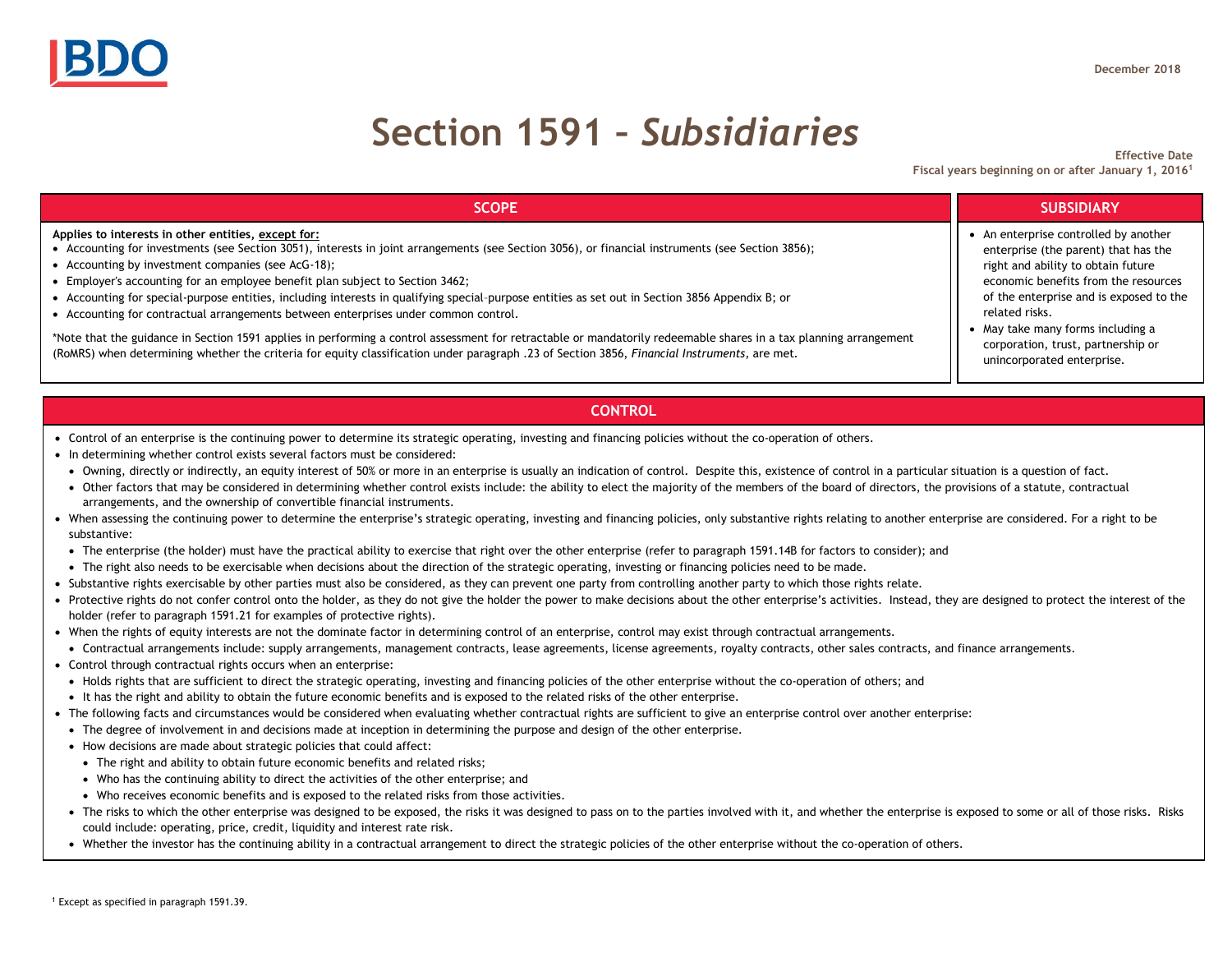

#### **RECOGNITION**

- An enterprise makes an accounting policy choice under paragraph 1591.24 to either:
- a) Consolidate its subsidiaries (see Section 1601, *Consolidated Financial Statements)*; or
- b) Account for subsidiaries it controls through:
	- i. Voting interests, potential voting interests, or a combination thereof, using either the cost method (see 1591.26A-.26B) or the equity method (see 1591.27);

4

- ii. Contractual arrangements according to the nature of contractual arrangements in accordance with the applicable Section, such as a lease (see Section 3065*)*, a financial asset or a financial liability (see Section 3856); and
- iii. Voting interests, potential voting interests or a combination thereof, in combination with contractual arrangements, in accordance with item (i) for the voting interests, potential voting interests, or a combination thereof, and in accordance with item (ii) for the contractual arrangements.

All of an entity's subsidiaries must be accounted for using the same method. This accounting policy choice does not need to meet the criteria in paragraph 1506.06(b).

- The chosen method must be applied consistently (i.e. when an enterprise accounts for its subsidiaries using the cost or equity method it applies that method in accounting for a change in its ownership interest of the subsidiary).
- When the equity securities of a subsidiary are quoted in an active market, the cost method cannot be used. Instead the enterprise must consolidated the subsidiary, or account for it using the equity method or at its quoted amount, with changes recognized in net income.

When an enterprise chooses under paragraph 1591.24(b) not to consolidate its subsidiaries, it is not required to evaluate its contractual arrangements for evidence of control over another enterprise. Instead, the enterprise accounts for its interests in accordance with other applicable Sections depending on their nature, such as:

- A lease (see Section 3056):
- A financial asset or financial liability (see Section 3856); or
- An investment subject to significant influence (see Section 3051).

### **MEASUREMENT**

#### *Initial Measurement*

 An enterprise that makes an accounting policy choice to subsequently account for a subsidiary using the cost method, must initially measure the subsidiary on a basis that is similar to other business combinations. In this situation the following accounting must be applied:

 $\overline{\textbf{v}}$ 

- A subsidiary transferred between enterprises under common control is initially accounted for at cost when the following conditions are met:
	- The transaction is a monetary or non-monetary transaction that has commercial substance (see paragraph 3840.19);
	- The change in the ownership interests in the item transferred is substantive; and
	- The amount of consideration paid or received as established and agreed to by the related parties is supported by independent evidence.
	- If these three conditions are not met, the acquiring enterprise initially measures its interest in the subsidiary at the carrying amount as defined in paragraph 3840.03(a).
- Cost is measured at the acquisition-date fair value of the consideration transferred (including contingent consideration) to the other party in exchange for the interest in the subsidiary (see paragraphs 1582.39-.40).
- Acquisition-related costs are expensed, except for costs to issue debt and equity securities which are recognized in accordance with Section 3856, *Financial Instruments,* and Section 3610, *Capital Transactions,* respectively.
- The settlement of pre-existing relationships or other arrangements that are separate from the acquisition of a subsidiary are not included in the cost of the subsidiary (see paragraphs 1582.53-.54 and 1582.A44-.A56).
- Since an enterprise applying the cost method to the acquisition of a subsidiary does not recognize and measure the assets acquired, liabilities assumed or any non-controlling interest, a bargain purchase gain cannot be recognized.
- When an enterprise obtains control over another enterprise in stages (step acquisition), the cost of the interest in the subsidiary is the carrying amount of the enterprise's interest in the other enterprise immediately before the date control was acquired plus the cost of the additional interest acquired. The enterprise must assess the carrying amount of the interest in the subsidiary for impairment.
- If the initial accounting for a subsidiary is incomplete by the end of the reporting period in which the acquisition occurs the carrying amount of the interest in the subsidiary is based on provisional amounts.

#### $\star$ **COST METHOD EQUITY METHOD**

- When an enterprise chooses to account for its subsidiaries using the equity method, it applies that method in accordance with Section 3051 and it also must apply the following accounting:
	- At the date of acquisition, contingent consideration for the acquisition of a subsidiary must be measured at fair value and included in the carrying amount of the investment. Subsequently, it must be measured on the same basis required by paragraph 1582.60.
	- Acquisition-related costs must be expensed, except for costs to issue debt and equity securities which must be recognized in accordance with Section 3856 and Section 3610 respectively.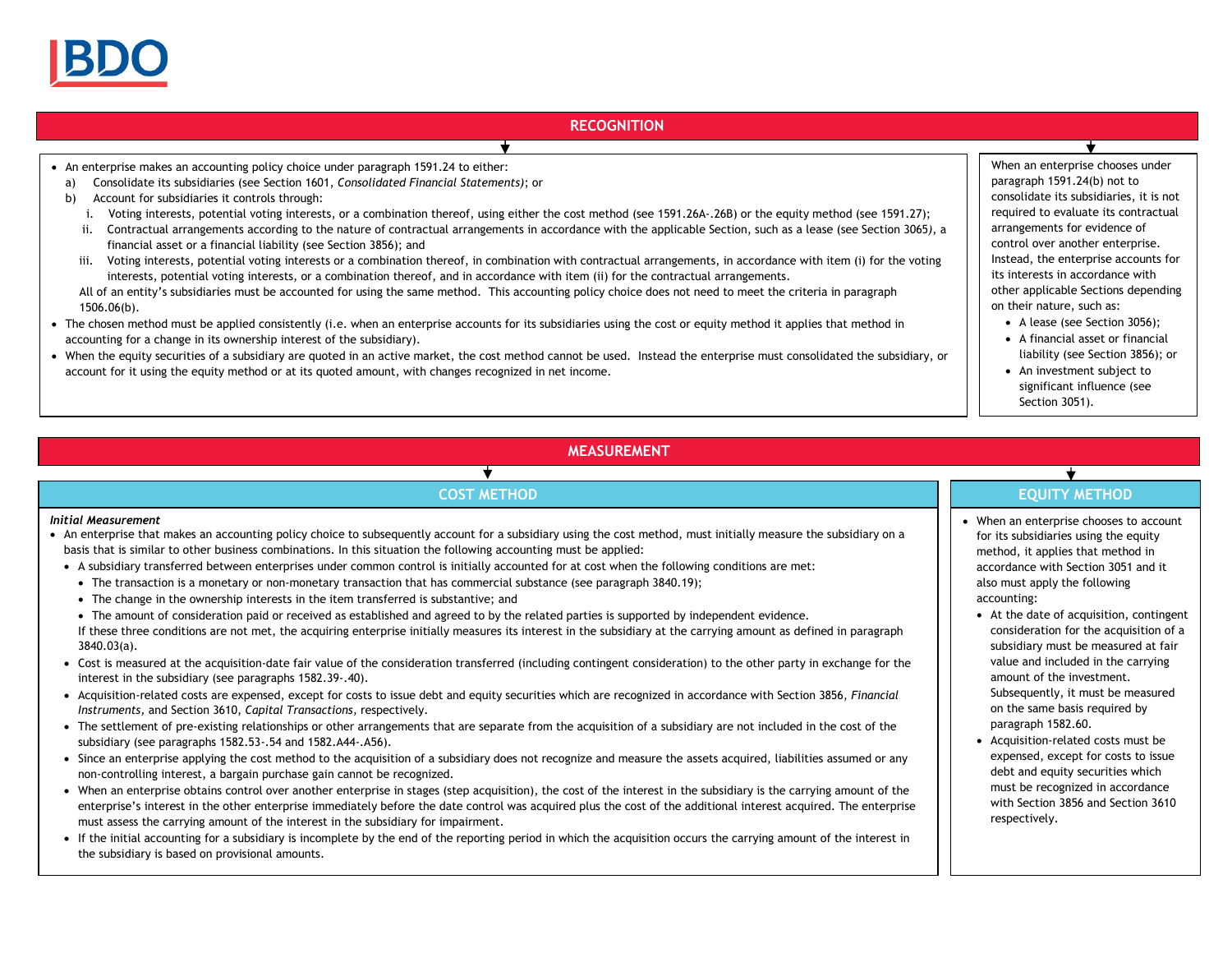#### **COST METHOD (CONTINUED)**

#### *Subsequent Measurement*

- Earnings from subsidiaries are recognized only to the extent received or receivable.
- At the end of each reporting period an enterprise must assess whether its investment in any of its subsidiaries may be impaired (see paragraphs 3051.23-.27).
- Contingent consideration is remeasured when the contingency is resolved on the same basis required by paragraph 1582.60.
- When the initial accounting for a subsidiary was incomplete at the end for the reporting period in which the acquisition occurred, the provisional carrying amount of the interest in the subsidiary is adjusted in the period when the provision amounts are finalized (which cannot exceed one year from the acquisition date) and is not adjusted retrospectively.
- When an ownership interest in a subsidiary increases as a result of an additional acquisition in the subsidiary, the cost of the interest in the subsidiary is the carrying amount of the interest immediate before the acquisition plus the cost of the additional interest acquired, and the enterprise must assess the carrying amount of the interest in the subsidiary for impairment.
- When an ownership interest in a subsidiary decreases as a result of a sale of a portion of the interest, the retained interest is measured as the proportionate share of the carrying amount of the interest in the subsidiary immediately prior to the reduction and any gain or loss is recognized in income. In this situation or in the event of a dilution, the enterprise must assess whether the proceeds from sale/the dilution indicate the remaining carrying amount of the interest may be impaired. If the enterprise loses control of the subsidiary as a result of the transaction, the retained interest is accounted for in accordance with Section 3051 or Section 3856 as appropriate.

#### **PRESENTATION**

- When an enterprise accounts for its subsidiaries in accordance with paragraph 1591.24(b), its financial statements are described as being prepared on a non-consolidated basis and each statement is labeled accordingly.
- An enterprises' Balance Sheet must present separately its investments in non-consolidated subsidiaries controlled through voting interests, potential voting interests, or a combination thereof, from other investments.
- Similarly an enterprises' Income Statement must present the income or loss from the above interests in subsidiaries separately.
- Subsidiaries controlled through voting interests, potential voting interests, or a combination thereof, and income / loss from those interests may be presented in an enterprises financial statements with its interests in joint arrangements, if they are accounted for on the same basis (i.e. cost, equity, or fair value).
- When an enterprise applies the cost or equity method, the requirements of Section 3840, *Related Party Transactions,* and Section 3856. *Financial Instruments,* apply to intercompany transactions that would otherwise have been eliminated on consolidation.
- However, the requirements of Section 3840, do not apply to intercompany transactions between a parent and its subsidiaries controlled through means other than voting interest, potential voting interests, or a combination thereof, that would otherwise be eliminated on consolidation when:
- The enterprise is preparing non-consolidated financial statements; and
- Control through means other than voting interests, potential voting interests, or a combination thereof, is the only basis of the relationship with the other party.